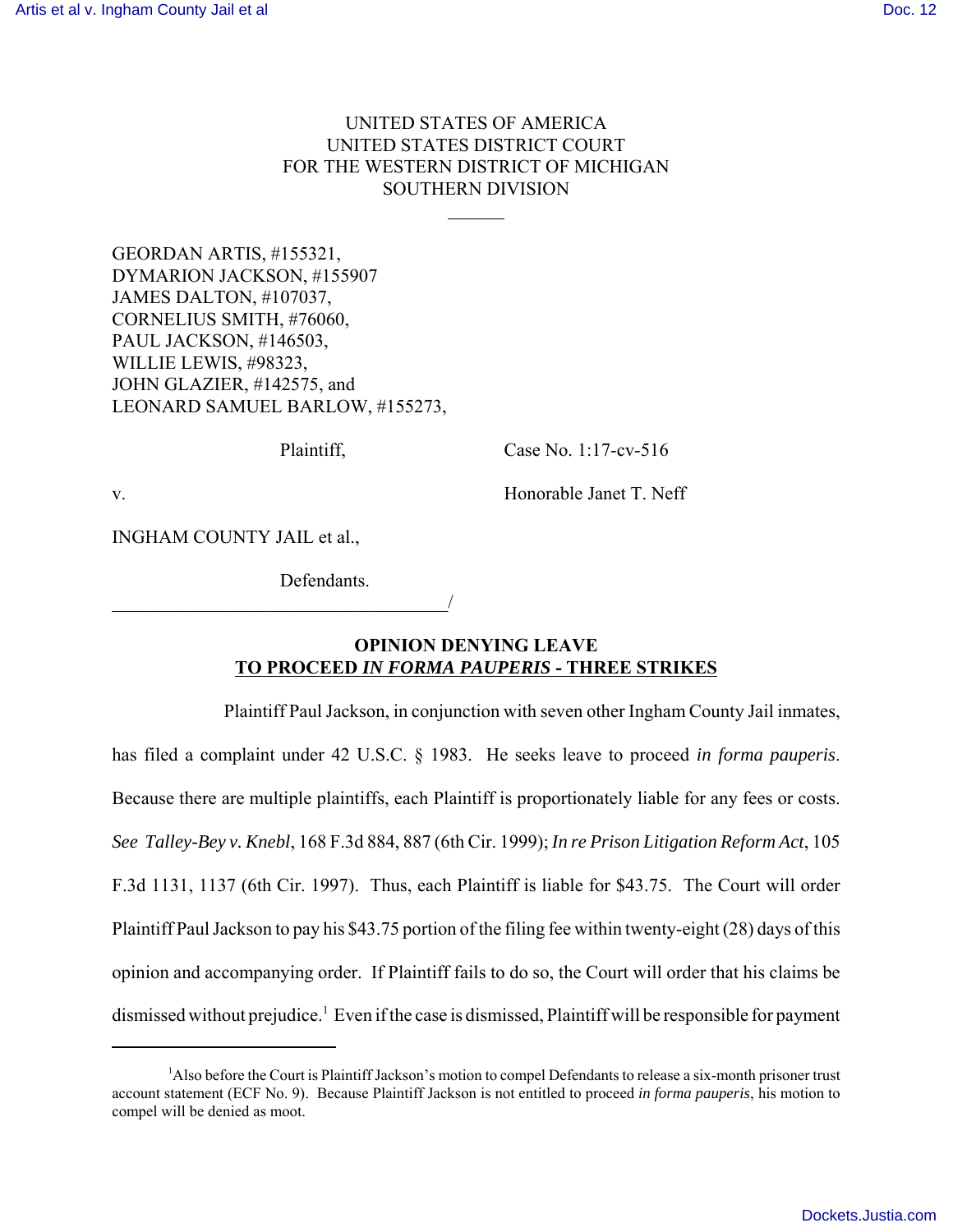of his \$43.75 share of the filing fee, in accordance with *In re Alea*, 286 F.3d 378, 380-81 (6th Cir. 2002).

## **Discussion**

The Prison Litigation Reform Act (PLRA), Pub. L. No. 104-134, 110 Stat. 1321 (1996), which was enacted on April 26, 1996, amended the procedural rules governing a prisoner's request for the privilege of proceeding *in forma pauperis*. As the Sixth Circuit has stated, the PLRA was "aimed at the skyrocketing numbers of claims filed by prisoners–many of which are meritless–and the corresponding burden those filings have placed on the federal courts." *Hampton v. Hobbs*, 106 F.3d 1281, 1286 (6th Cir. 1997). For that reason, Congress put into place economic incentives to prompt a prisoner to "stop and think" before filing a complaint. *Id.* For example, a prisoner is liable for the civil action filing fee, and if the prisoner qualifies to proceed *in forma pauperis*, the prisoner may pay the fee through partial payments as outlined in 28 U.S.C. § 1915(b). The constitutionality of the fee requirements of the PLRA has been upheld by the Sixth Circuit. *Id.* at 1288.

In addition, another provision reinforces the "stop and think" aspect of the PLRA by preventing a prisoner from proceeding *in forma pauperis* when the prisoner repeatedly files meritless lawsuits. Known as the "three-strikes" rule, the provision states:

> In no event shall a prisoner bring a civil action or appeal a judgment in a civil action or proceeding under [the section governing proceedings *in forma pauperis*] if the prisoner has, on 3 or more prior occasions, while incarcerated or detained in any facility, brought an action or appeal in a court of the United States that was dismissed on the grounds that it is frivolous, malicious, or fails to state a claim upon which relief may be granted, unless the prisoner is under imminent danger of serious physical injury.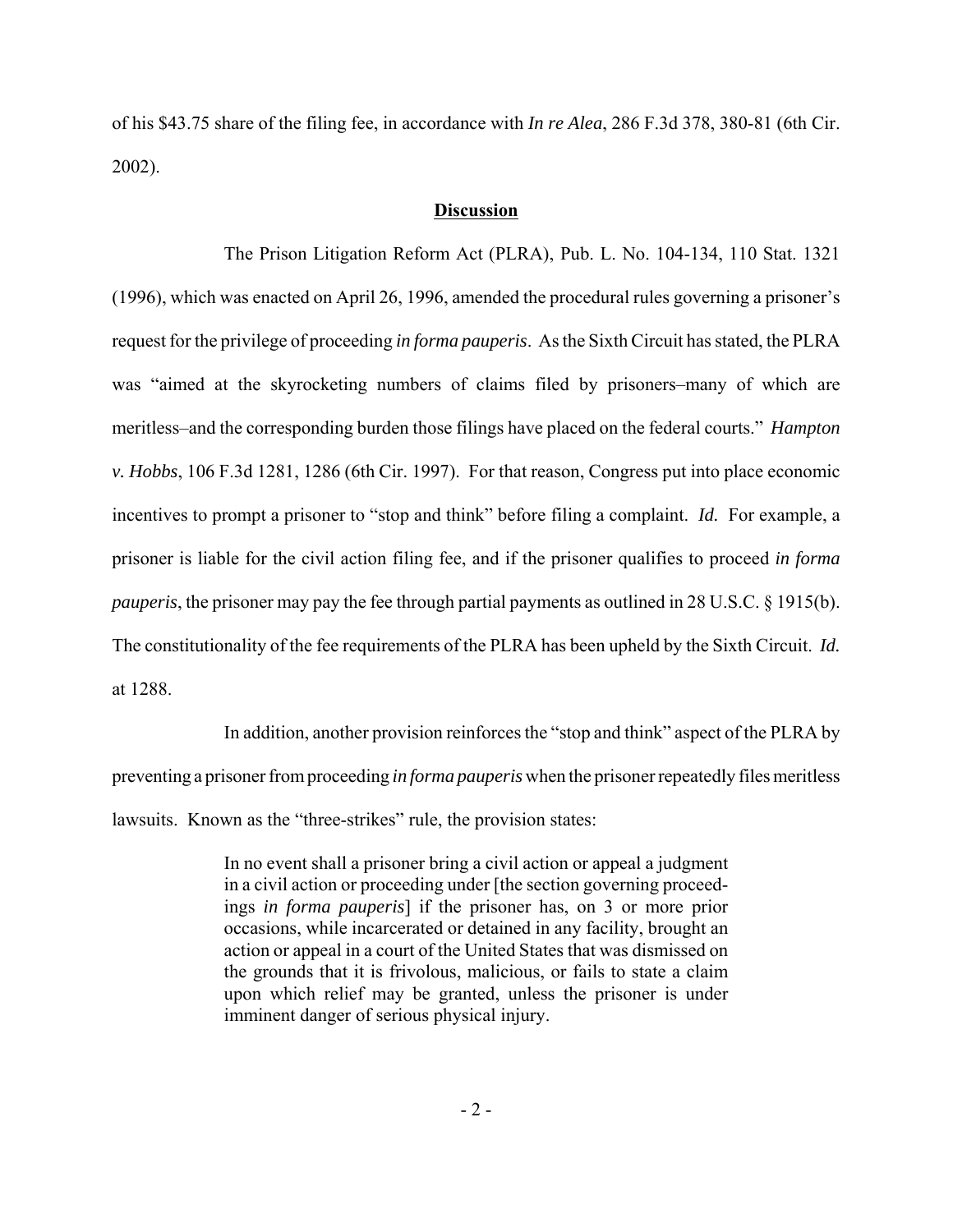28 U.S.C. § 1915(g). The statutory restriction "[i]n no event," found in § 1915(g), is express and unequivocal. The statute does allow an exception for a prisoner who is "under imminent danger of serious physical injury." The Sixth Circuit has upheld the constitutionality of the "three-strikes" rule against arguments that it violates equal protection, the right of access to the courts, and due process, and that it constitutes a bill of attainder and is *ex post facto* legislation. *Wilson v. Yaklich*, 148 F.3d 596, 604-06 (6th Cir.1998); *accord Rodriguez v. Cook*, 169 F.3d 1176, 1178-82 (9th Cir. 1999); *Rivera v. Allin*, 144 F.3d 719, 723-26 (11th Cir. 1998); *Carson v. Johnson*, 112 F.3d 818, 821-22 (5th Cir. 1997).

 Plaintiff has been an active litigant in the federal courts in Michigan. The Court has dismissed at least three of Plaintiff's lawsuits for failure to state a claim. *See Jackson v. Hall et al.*, No. 1:03-cv-332 (W.D. Mich. May 22, 2003); *Jackson v. Martin et al.*, No. 1:03-cv-367 (W.D. Mich. June 30, 2003); and *Jackson v. Allegan County Jail et al.*, No. 1:07-cv-1086 (W.D. Mich. Feb. 25, 2008). In addition, Plaintiff Jackson has been denied leave to proceed *in forma pauperis* in multiple prior cases. *See Jackson et al. v. Ingham County Jail et al.*, No. 1:17-cv-237 (W.D. Mich. Mar. 23, 2017); *Jackson v. 48th Cir. Court et al.*, No. 1:07-cv-1164 (W.D. Mich. Apr. 21, 2008); *Jackson v. Merrill et al.*, No. 1:07-1275 (W.D. Mich. Apr. 14, 2008); *Jackson v. Meijer, Inc. et al.*, No. 1:07-cv-1250 (W.D. Mich. Apr. 14, 2008); *Jackson v. Nancy et al.*, No. 1:07-cv-1122 (W.D. Mich. Apr. 14, 2008).

Moreover, Plaintiff's action does not fall under the exception for an inmate under "imminent danger of serious physical injury." 28 U.S.C.  $\S$  1915(g). The Sixth Circuit set forth the following general requirements for a claim of imminent danger:

In order to allege sufficiently imminent danger, we have held that "the threat or prison condition must be real and proximate and the danger of serious physical injury must exist at the time the complaint is filed." *Rittner v. Kinder*, 290 F. App'x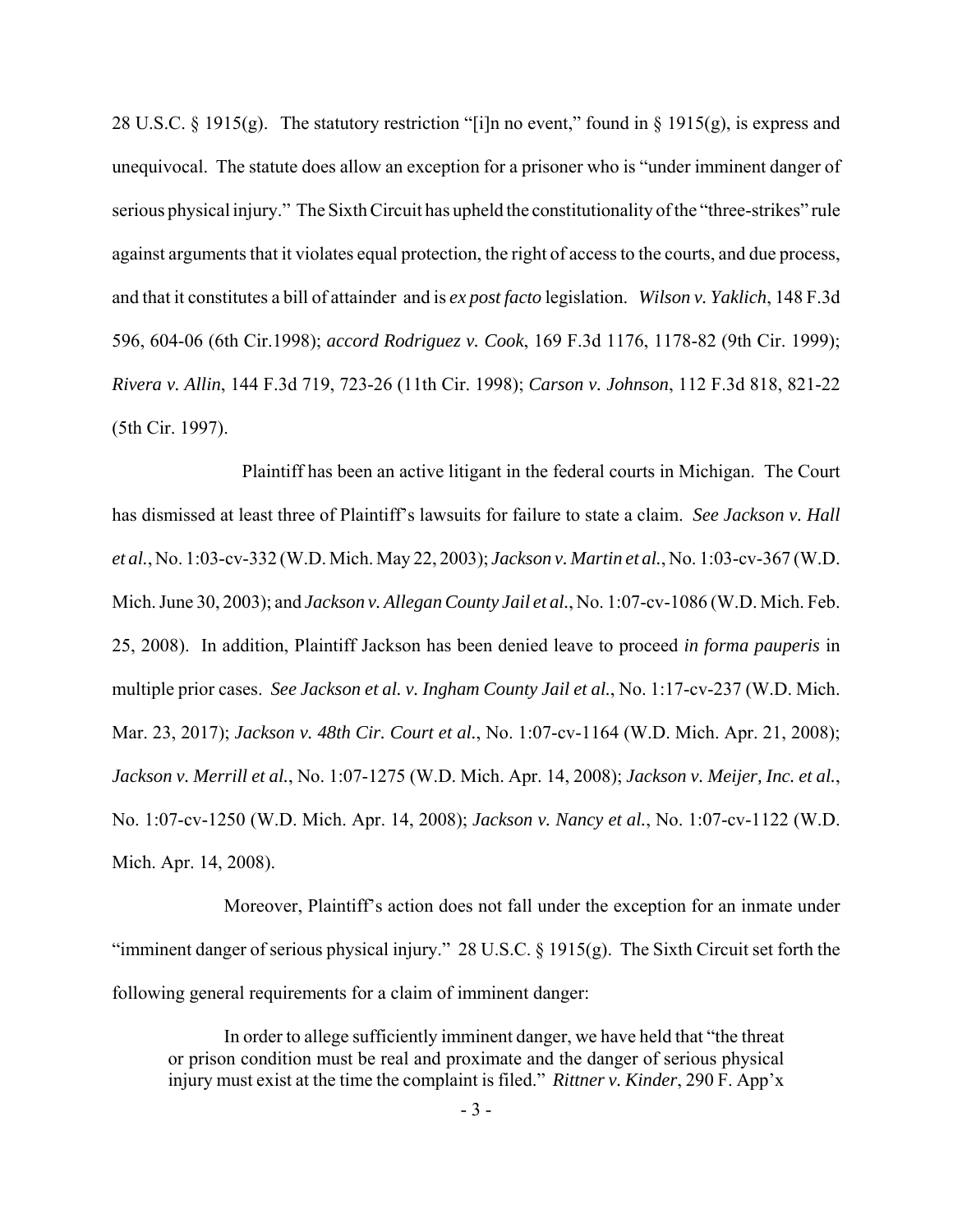796, 797 (6th Cir. 2008) (internal quotation marks omitted). "Thus a prisoner's assertion that he or she faced danger in the past is insufficient to invoke the exception." *Id*. at 797–98; *see also* [*Taylor v. First Med. Mgmt.*, 508 F. App'x 488, 492 (6th Cir. 2012)] ("Allegations of past dangers are insufficient to invoke the exception."); *Percival v. Gerth*, 443 F. App'x 944, 946 (6th Cir. 2011) ("Assertions of past danger will not satisfy the 'imminent danger' exception."); *cf*. [*Pointer v. Wilkinson*, 502 F.3d 369, 371 n.1 (6th Cir. 2007)] (implying that past danger is insufficient for the imminent-danger exception).

In addition to a temporal requirement, we have explained that the allegations must be sufficient to allow a court to draw reasonable inferences that the danger exists. To that end, "district courts may deny a prisoner leave to proceed pursuant to  $\S$  1915(g) when the prisoner's claims of imminent danger are conclusory or ridiculous, or are clearly baseless (i.e. are fantastic or delusional and rise to the level of irrational or wholly incredible)." *Rittner*, 290 F. App'x at 798 (internal quotation marks and citations omitted); *see also Taylor*, 508 F. App'x at 492 ("Allegations that are conclusory, ridiculous, or clearly baseless are also insufficient for purposes of the imminent-danger exception.").

*Vandiver v. Prison Health Services, Inc.*, 727 F.3d 580, 585 (6th Cir. 2013). A prisoner's claim of

imminent danger is subject to the same notice pleading requirement as that which applies to prisoner complaints. *Id*. Consequently, a prisoner must allege facts in the complaint from which the Court could reasonably conclude that the prisoner was under an existing danger at the time he filed his complaint, but the prisoner need not affirmatively prove those allegations. *Id.*

Although Plaintiff alleges that his prison conditions are less than optimal and that some conditions are unsanitary, his complaint concerns matters that have been ongoing for some time, not matters imminently likely to cause him serious physical injury. He therefore falls short of demonstrating entitlement to the imminent-danger exception to the three-strikes rule.

In light of the foregoing, § 1915(g) prohibits Plaintiff from proceeding *in forma pauperis* in this action. Plaintiff has thirty days from the date of entry of this order to pay his \$43.75 portion of the civil action filing fee. When Plaintiff pays his filing fee, the Court will screen his complaint as required by 28 U.S.C. § 1915A and 42 U.S.C. § 1997e(c). If Plaintiff fails to pay the